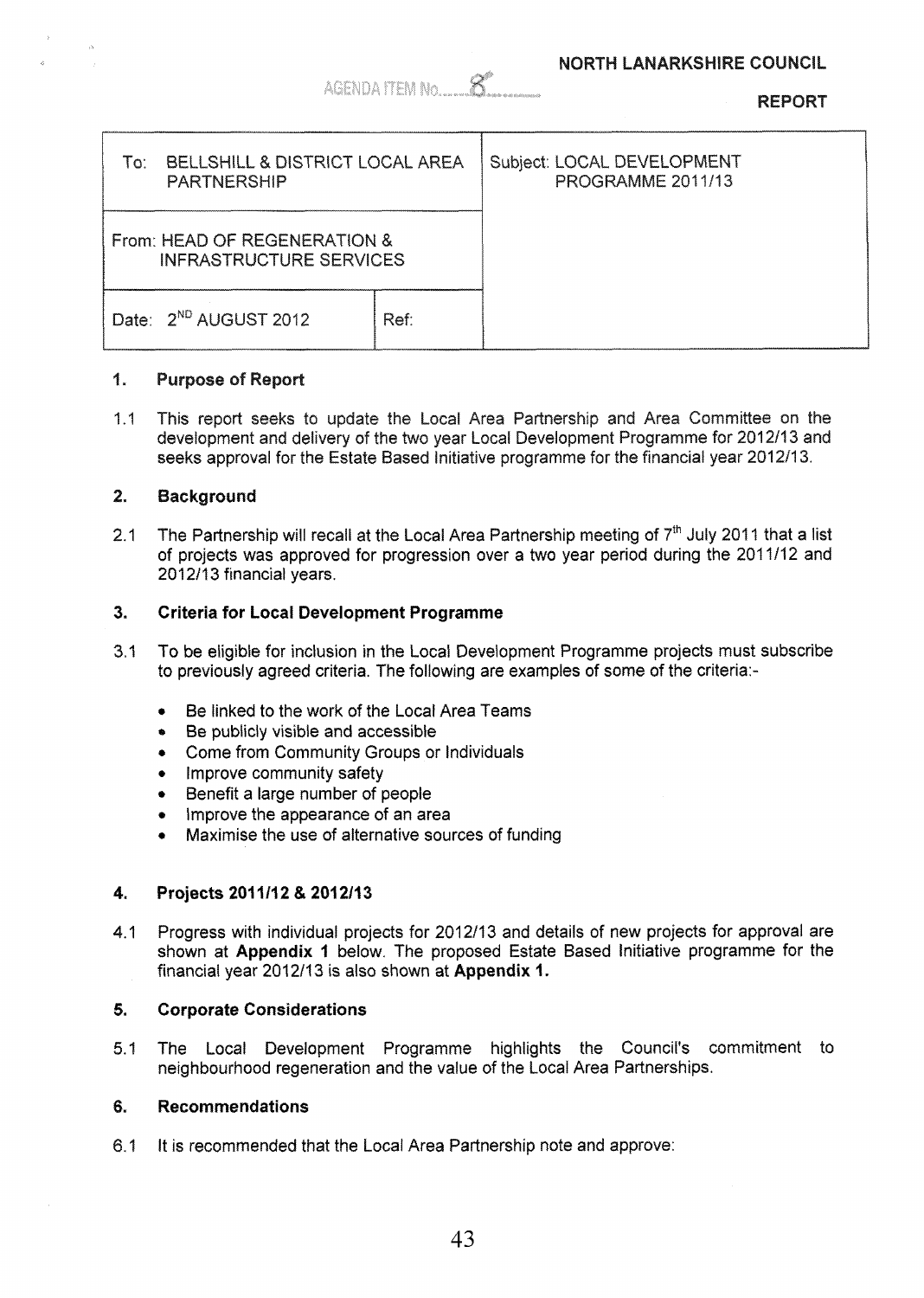- (i) progress with projects in the second year of the two year programme for 2012/13 (Appendix 1)
- (ii) changes to the 12/13 programme highlighted in Appendix 1
- the Estate Based Initiative programme for 2012/13 (Appendix 1)  $(iii)$
- (iv) that further progress on the current and proposed projects will be reported to future meetings of the **LAP.**

r "\* \

**Eric Hislop Head of Regeneration** & **Infrastructure Services** 

Local Government Access to Information Act: for further information about this report, please contact Matt Costello on (01698) 302707

2<sup>nd</sup> August 2012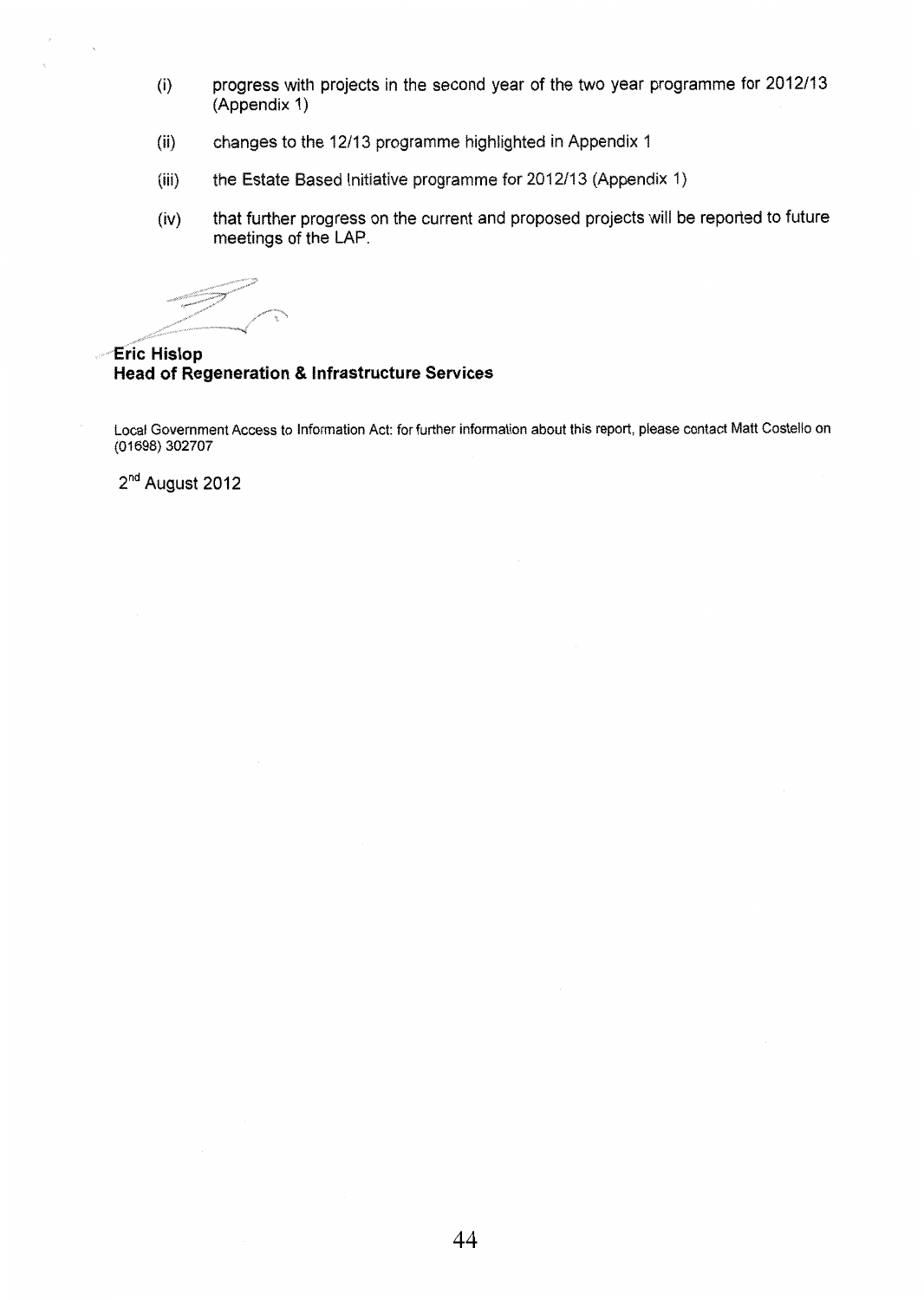# Bellshill and District Local Development Programme 2011/12 - 2012/13

## LDP 2012/13

| <b>Site and</b><br><b>Address</b>                      | Project<br>Ref No. | Indicative<br><b>Albert Strategy</b> | <b>Description</b>                                                                  | <b>Status</b>                                                     |
|--------------------------------------------------------|--------------------|--------------------------------------|-------------------------------------------------------------------------------------|-------------------------------------------------------------------|
| <b>Viewpark</b><br>Seventh<br>Avenue                   | 11/13B02           | £0                                   | Conversion of open<br>space to parking                                              | <b>Project cancelled</b>                                          |
| <b>Bellshill</b><br>Community<br>Road 1                | 11/13B05           | £20,000                              | Parking project                                                                     | In Design                                                         |
| <b>Tannochside</b><br>Play Area                        | 11/13B12           | £15,000                              | Play Area                                                                           | In Design                                                         |
| <b>Tannochside</b><br>$-Windmill$                      | 11/13/B14          | £10,000                              | Environmental<br>Improvements                                                       | In Design                                                         |
| <b>Orbiston</b><br><b>Orbiston Drive</b>               | 11/13/B15          | £12,000                              | Conversion of open<br>space to parking bays                                         | Complete                                                          |
| <b>Viewpark</b><br><b>View Park</b><br>Glen            | 11/13B10           | £10,000                              | Environmental<br>Improvement                                                        | In Design                                                         |
| <b>Birkenshaw</b><br>Sports Barn                       | 11/13B11           | £10,000                              | Environmental<br>Improvement                                                        | Ongoing                                                           |
| <b>Bellshill</b><br><b>Locket Yett</b>                 | 11/13/B20          | £4,679                               | Fencing improvements<br>at Play area adjacent<br>to A725                            | Complete                                                          |
| Viewpark<br><b>Burnhead</b><br><b>Halls</b>            | 11/13B26           | £5,000                               | <b>New Project</b><br>Fencing                                                       | In Design                                                         |
| Viewpark<br><b>Burnhead</b><br><b>Street</b>           | 11/13B22           | £10,000                              | <b>New Project</b><br><b>Additional Parking</b><br>adjacent to the Health<br>Centre | In Design<br>Joint project - EBI<br>contribution<br>£5,000        |
| <b>New</b><br><b>Stevenston</b><br><b>Central Park</b> | 11/13B25           | £12,500                              | <b>New Project</b><br><b>Expansion of parking</b><br>on open ground                 | In Design<br>Joint project - EBI<br>contribution<br>£7,500        |
| <b>Mossend</b><br>Lee Place/<br><b>Kirklee Road</b>    | 11/13B23           | E10,000                              | <b>New Project</b><br>Fencing and<br>environmental<br>improvements                  | In Design<br><b>Joint project - EBI</b><br>contribution<br>£5,000 |
| <b>Linnet Road</b>                                     | 11/13B24           | £4,000                               | <b>New Project</b><br>Lane closure and<br>fencing                                   | In Design<br>Joint project - EBI<br>contribution<br>£2,500        |
| Mansfield<br>Road                                      | 11/13B21           | £10,000                              | <b>New Project</b><br>Conversion of grassed<br>area to parking                      | In Design<br><b>Joint project - EBI</b><br>contribution<br>£5,000 |
| <b>Total 12/13</b>                                     |                    | £133,179                             |                                                                                     |                                                                   |